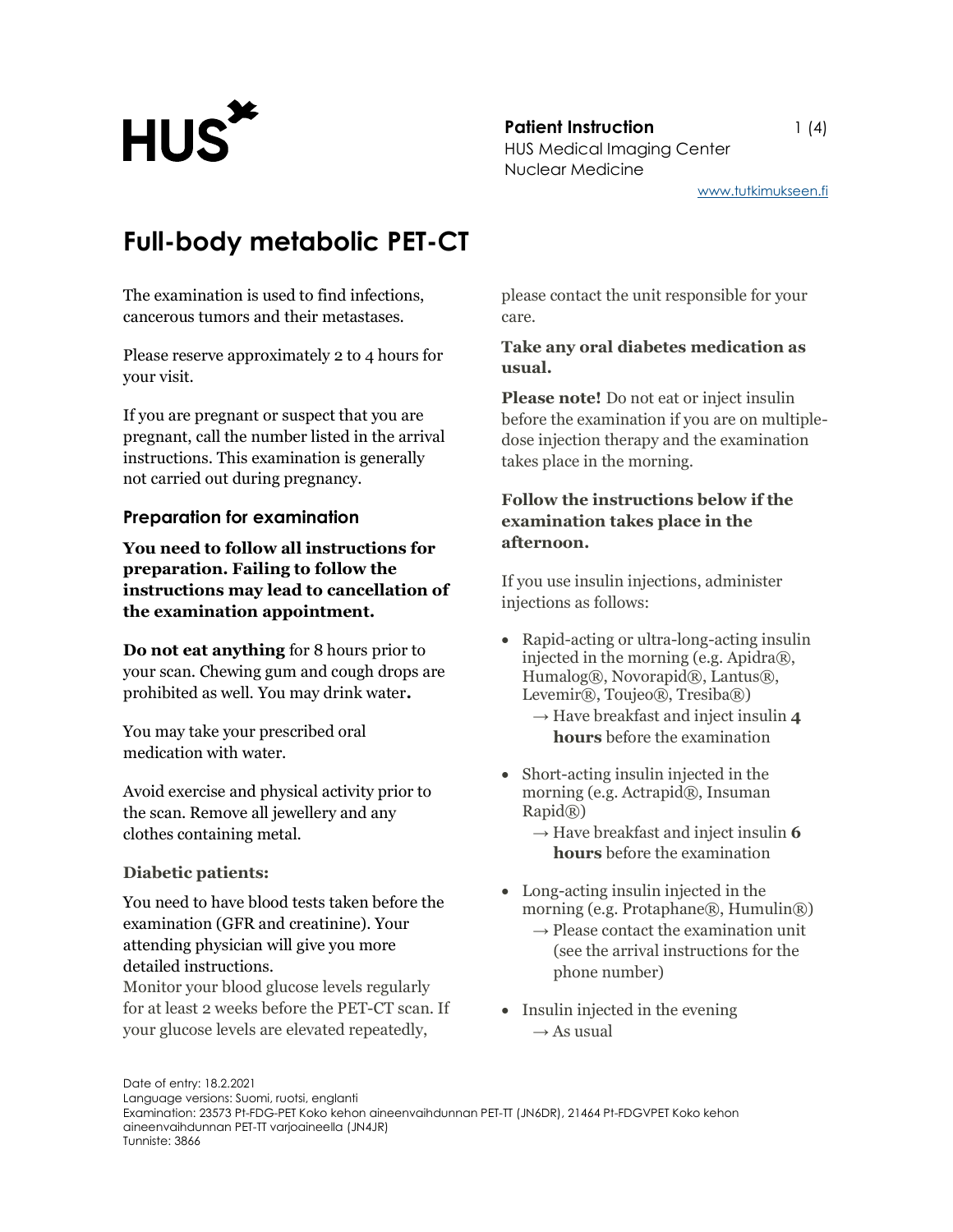# Patient Instruction<br>HUS Medical Imaging Center

### Examination

At the beginning of the examination, you will rest for 1 to 2 hours at the ward. You are not allowed to move, read or use your phone while resting. An intravenous catheter (thin tube into a vein) will be placed into your arm, and a small amount of radioactive contrast agent will be given via the catheter. The contrast agent contains glucose.

During the scan, you will be lying down and you will need to remain still. The imaging takes approximately 30 minutes. The examination is painless.

The examination also includes a CT scan (computed tomography). The scans are performed simultaneously.

### After the examination

Drink plenty of water and empty your bladder more frequently than you normally would following the examination. This is to make sure that the radioactive tracer leaves your body.

After receiving the radioactive contrast agent, do not hold a child or remain in prolonged close contact with children for the remainder of the day.

If you breastfeed, you must stop breastfeeding for 4 hours after the radioactive tracer is administered. The milk expressed during this period must be poured down the drain.

### **Patient Instruction** 2 (4)

Nuclear Medicine

www.tutkimukseen.fi

### Other things to note

Please take your health insurance card (Kela card) or identity card with you.

Your attending physician will inform you of the test results. Please contact the unit responsible for your care if you do not already have a scheduled appointment or a phone consultation with your doctor.

You will not be charged for the examination separately. Cancel the appointment if you cannot come. If you do not cancel, you will be charged a fine.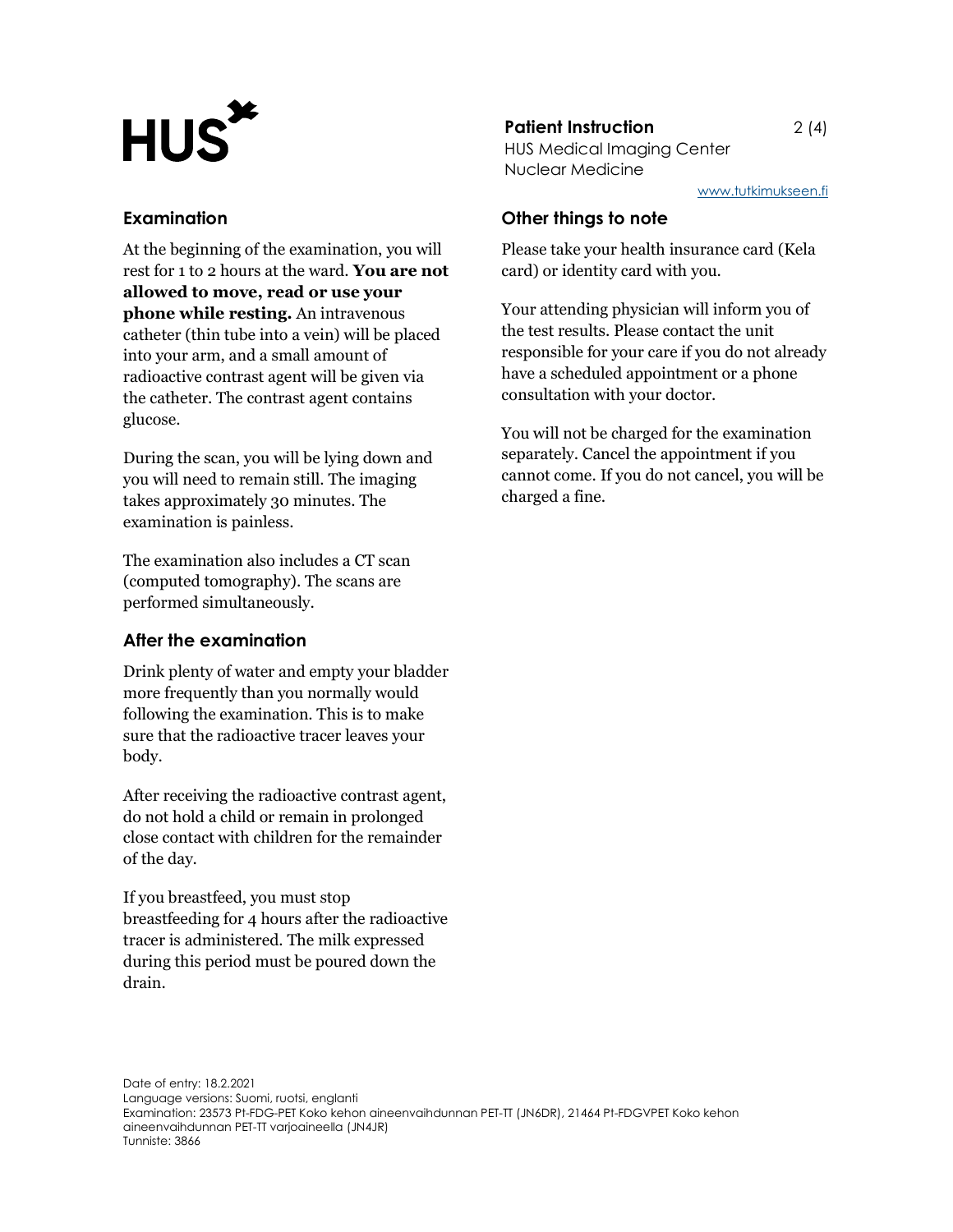| $HUS^{\star}$                                | <b>Patient Instruction</b><br><b>HUS Medical Imaging Center</b><br><b>Nuclear Medicine</b>                                                                                                                                           | 3(4) |
|----------------------------------------------|--------------------------------------------------------------------------------------------------------------------------------------------------------------------------------------------------------------------------------------|------|
|                                              | www.tutkimukseen.fi                                                                                                                                                                                                                  |      |
| <b>Patient information form for PET scan</b> |                                                                                                                                                                                                                                      |      |
|                                              | Please fill in the form the day before the examination and bring it with you.                                                                                                                                                        |      |
|                                              |                                                                                                                                                                                                                                      |      |
|                                              |                                                                                                                                                                                                                                      |      |
|                                              | Have you ever had an allergic reaction to contrast material in any previous contrast-                                                                                                                                                |      |
| enhanced scans?                              |                                                                                                                                                                                                                                      |      |
| $\Box$ yes                                   | $\Box$ no                                                                                                                                                                                                                            |      |
|                                              | Have you had some surgery / endoscopic procedure / biopsy in the past six months?                                                                                                                                                    |      |
| $\Box$ yes                                   | $\Box$ no                                                                                                                                                                                                                            |      |
|                                              |                                                                                                                                                                                                                                      |      |
|                                              | Do you have any foreign objects in your body (made of metal):                                                                                                                                                                        |      |
|                                              |                                                                                                                                                                                                                                      |      |
|                                              | Where: <u>the contract of the contract of the contract of the contract of the contract of the contract of the contract of the contract of the contract of the contract of the contract of the contract of the contract of the co</u> |      |
|                                              | Do you have, or have you had any of the following (check the box):                                                                                                                                                                   |      |
| $\Box$ diabetes                              | $\Box$ tuberculosis                                                                                                                                                                                                                  |      |
| $\Box$ heart attack                          | $\Box$ intestinal infection                                                                                                                                                                                                          |      |
| $\Box$ kidney disease                        |                                                                                                                                                                                                                                      |      |
|                                              |                                                                                                                                                                                                                                      |      |
|                                              |                                                                                                                                                                                                                                      |      |
|                                              |                                                                                                                                                                                                                                      |      |